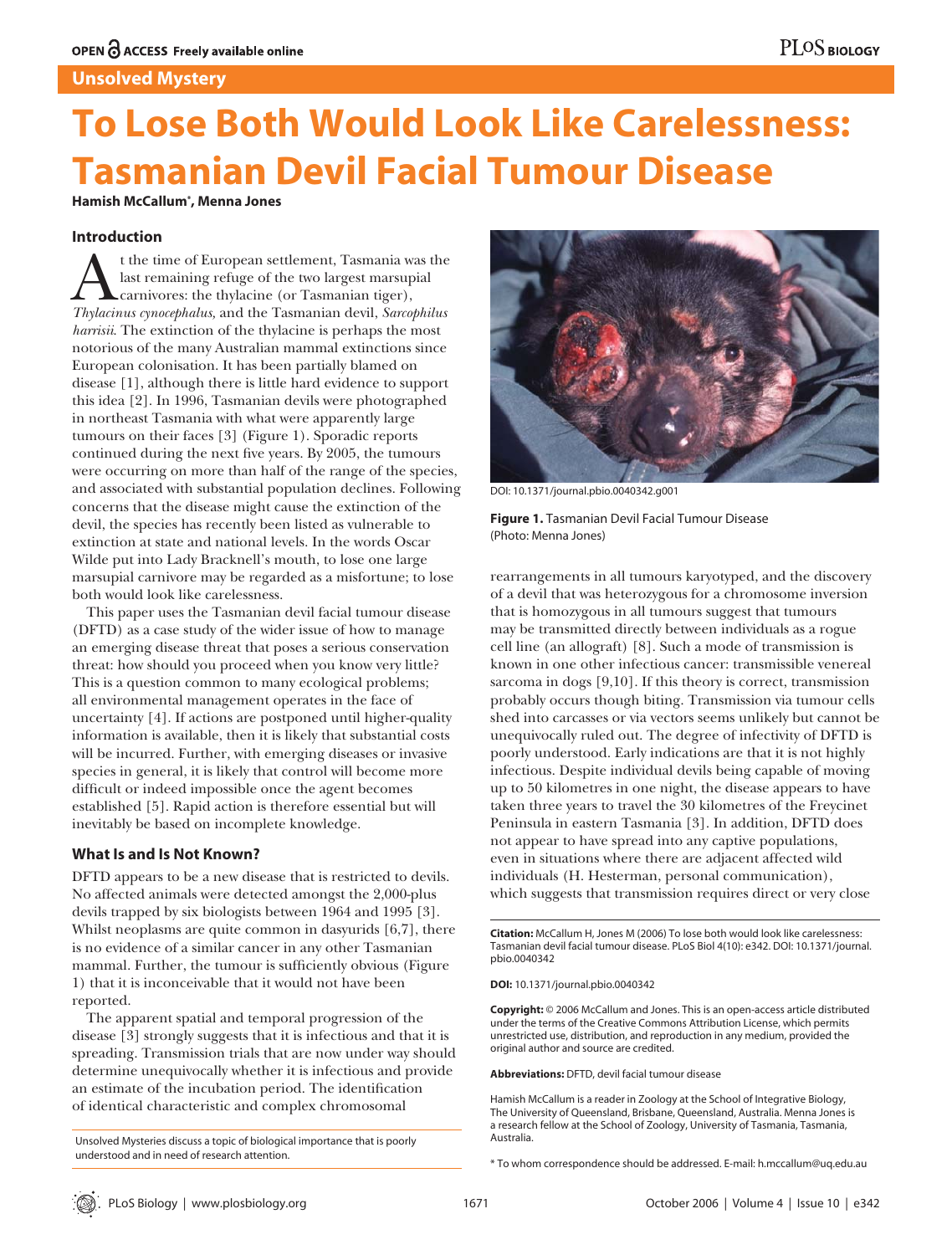contact. Confidence in this conclusion requires transmission trials and estimation of  $R_{\rm 0}$  (the number of secondary cases per primary case, when disease is rare). It is unclear whether resistance is developing and although the disease appears to have a genetic basis [8], the role of genetics and immunology in susceptibility or resistance is unknown.

Once the cancer becomes visible, it appears to be invariably fatal within a few months. The disease is rare in juveniles [3]. Nearly all devils appear to succumb between two (modal age of first breeding in females) and three years of age, resulting in very young age-structured populations in which most females are reduced to a single breeding event (from a mode of three) (M. Jones, A. Cockburn, C. Hawkins, H. Hesterman, S. Lachish et al., unpublished data). Populations where the disease has been present for several years appear to have declined by up to 80 percent, with as yet no evidence of either a cessation of decline or a diminution in the prevalence of disease [3] (S. Lachish, personal communication). There are signs of compensatory changes in the reproductive pattern of the animals following the appearance of the disease: there has been a three-fold increase in female devils breeding early, in their first year (M. Jones, A. Cockburn, C. Hawkins, H. Hesterman, S. Lachish et al., unpublished data)

Anecdotal evidence is that devil numbers have been quite variable in the past century and that numbers about ten years ago were at historic highs [11]. Whilst a pattern of increases followed by collapses in the population size is consistent with the impact of density-dependent disease [12], it is also consistent with the action of a range of other density-dependent factors. Cessation of broad-scale strychnine poisoning for rabbits in the early 1950s [13] may also have led to a recent increase in population size. It is inconceivable that DFTD, which is so distinctive, had been responsible for previous reductions in population size.

#### **What Does Conventional Epidemiology Predict?**

Disease has been responsible for the extinction of a number of species worldwide [14], but we know of no cases where a host-specific pathogen has driven its host entirely to extinction: there is usually at least one reservoir host upon which the pathogen has a limited effect and which can, therefore, provide a high force of infection onto the endangered species, even as the host declines towards extinction [2,15]. Given that any reservoir for DFTD appears unlikely, there is some cause to be optimistic about the likelihood of the disease itself not leading to extinction if transmission is density dependent. The pathogen should disappear once the host population drops below the threshold necessary for disease transmission, before host extinction [16]. However, empirical evidence for a wide range of pathogens suggests that transmission is rarely linearly dependent on density [17]. If the frequency of infected hosts in the population determines transmission rather than their density, there is no threshold population size. A pathogen may therefore be able to drive its single host species to extinction. The extent to which DFTD transmission might depend on host density is unknown. Biting is particularly associated with sexual behaviour in devils, and therefore the dynamics of the disease may resemble those of a sexually transmitted disease, in which case frequency-dependent transmission is to be expected [18]. Sources of mortality, which in the absence of the disease would not present a

serious threat, may lead to extinction. For devils, these sources include road mortality [19], persecution, and habitat loss [20]. The prognosis for extinction risk may not be good.

### **Possible Control Options**

In principle, the elimination of an infectious disease from a population requires driving the basic reproductive rate  $R_0$ below one [21].  $R_0$  can be reduced either by decreasing the rate of disease transmission per unit time or by reducing the time during which infected individuals are able to transmit infection.

Options therefore include: (1) reduction of rates of contact between infected and susceptible individuals, including quarantine and movement controls; (2) culling infected individuals; (3) culling all individuals in a given area; (4) vaccination or similar prophylactic treatment of uninfected individuals; (5) treating infected individuals; and (6) decontamination of the environment.

### **An Agenda for Action and Research**

Figure 2 presents a decision tree for managing an emerging disease in wildlife. Given the uncertainties associated with an emerging disease, it is better to aim for a robust decisionmaking pathway that aims to maximize the chance of an acceptable outcome whilst maintaining flexibility to modify actions as more data become available [22,23], rather than seeking an optimal decision.

The first step is to determine whether the threat is severe enough to warrant action: "no action" is a valid management decision, but should be associated with ongoing monitoring of the situation. The obvious next step, especially if the conservation threat appears severe, is to attempt to establish disease-free captive and/or free-living populations in places that can be isolated from the disease. This approach may fail if vectors are involved, if the pathogen is highly infectious, or if the individuals transferred into such "insurance" populations are already infected but asymptomatic. For DFTD, the first two seem unlikely and the risk of the third can be managed.

The potential for the effects of disease to interact with the remainder of the ecological community must be assessed early; in some cases, this interaction may be more important than the direct effects of the disease on the focal species itself. Red foxes, *Vulpes vulpes,* have recently been introduced to Tasmania [24], and there is concern that reduced devil populations may permit foxes to become established, with the potential to cause the extinction of many mammals (including devils). The increased urgency of fox eradication does not rely on further knowledge about DFTD.

Whether or not the disease is infectious also requires an early decision, because it makes a fundamental difference to management, particularly whether removal of diseased animals is warranted. Recent examples of noninfectious diseases in the conservation literature include the decline in vultures on the Indian subcontinent attributable to residues of a veterinary drug [25], and widespread sea otter mortalities caused by domoic acid in algal blooms [26]. In these cases, the appropriate management action is to identify the factor (probably an environmental toxin) that induces disease and then to remove or neutralise it.

Crucially, the next decision point is to determine the degree of infectivity because of the extreme consequences of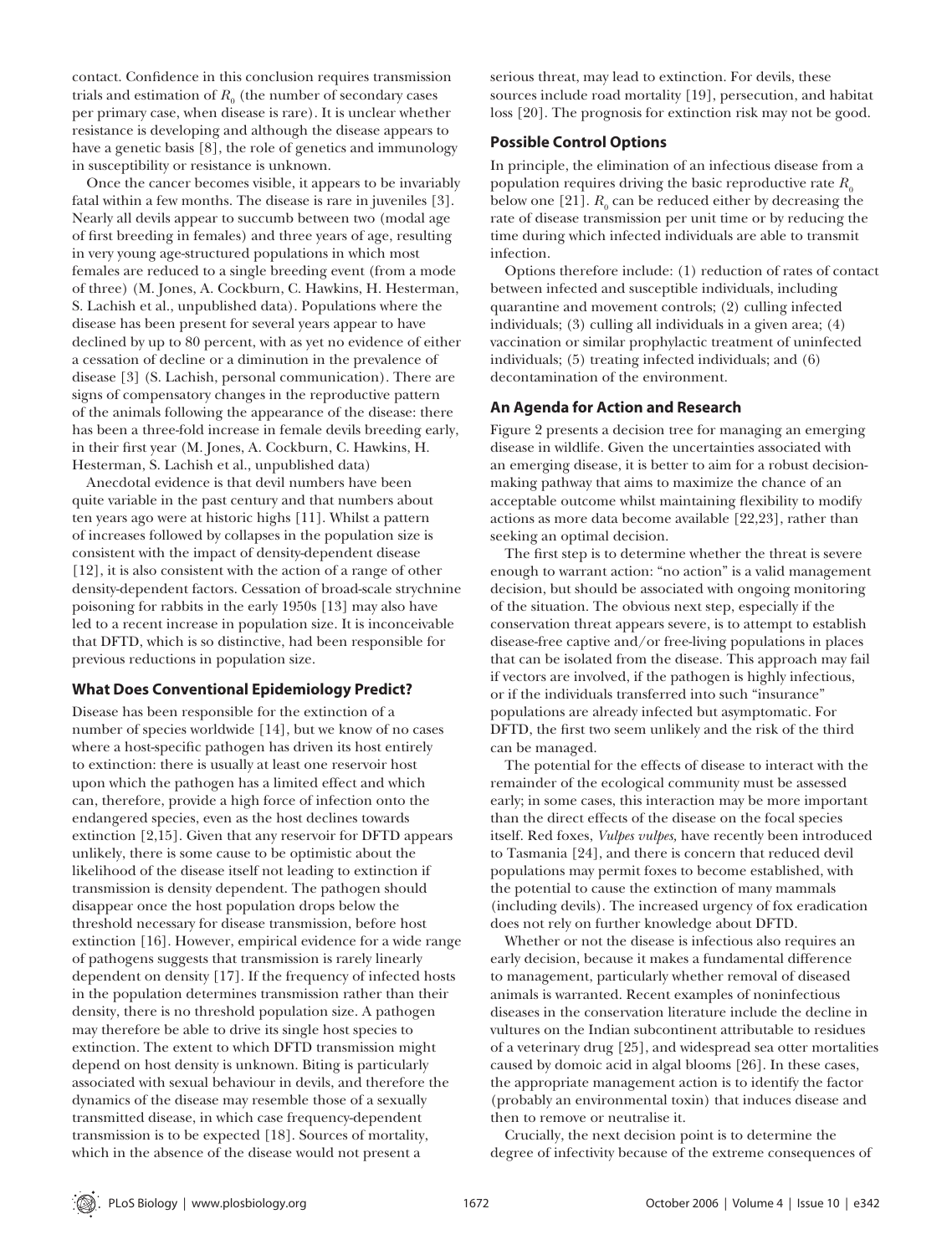allowing a highly infectious disease to become established. If  $R_0$  is extremely high, which does not appear to be the case with DFTD, then the strategy of culling all individuals in the affected area (termed "stamping out" in the veterinary literature) may be an appropriate action. This is a standard approach used to control highly infectious diseases in livestock, such as foot-and-mouth disease [27]. For livestock, re-establishing the population may be expensive, but it is biologically straightforward. However, stamping out is a high-risk strategy for wild species. It will certainly increase the probability of extinction, at least on a local scale, and re-establishment is often difficult [28], with substantial issues relating to loss of genetic diversity. Further, attempting to eliminate the species over a substantial part of its current range would almost certainly be politically and ethically unacceptable as well as logistically extremely difficult. Whether broad-scale culling at an intensity less than total elimination of the local population would be successful is unknown without detailed knowledge of transmission dynamics. Such culling has been shown to be counterproductive in some cases, because it can lead to



DOI: 10.1371/journal.pbio.0040342.g002

**Figure 2.** A Decision Tree for the Management of Emerging Wildlife Disease, with Particular Reference to Tasmanian Devil Facial Tumour Disease

The relative thickness of arrows indicates the current likelihood of the given path representing the true situation. Probabilities determined by consensus of expert opinion at a recent technical workshop on DFTD [40] are shown in italics on the arrows. Colours represent the cost associated with the specified action, if it proves to be as a result of an incorrect decision. Red, high; yellow/orange, medium; green, low.

disruption of social organisation with increased movement and consequent increase in disease transmission [29].

For a moderately infective pathogen, culling only infected hosts (particularly in relatively closed populations) is likely to be a more acceptable and feasible management option. It may be less effective if there is a lengthy incubation period, because most infection may occur before the disease becomes apparent. However, if DFTD is indeed caused by interindividual transfer of tumour cells, it is unlikely that transmission will occur until the tumour grows to a size that is visible. The potential negative consequences of this strategy are much less than those of unselective culling; but, if infected individuals have some reproductive value, this value will need to be weighed against the benefit of removing them as potential sources of infection. "Learning by doing", or adaptive management [30], with adequate replication and control sites is likely to be the only appropriate management strategy for implementing selective culling. Epidemiological models are central to evaluation of strategies throughout the decision process. However, delaying management decisions until sufficient data are collected to parameterise detailed population viability analysis–type models [31] is unwise.

The next decision point requires determining whether there are multiple hosts or a single host involved, whether there are vectors, and whether there are environmental reservoirs. Because there is a high level of confidence that DFTD is a single-host infection (Figure 2), we do not follow this branch in detail. In other, multiple-host systems, it is critical to manage infection in the reservoirs and transmission from the reservoirs to the species of conservation concern [32]. For example, the chytrid fungus *Batrachochytrium dendrobatidis* is associated with declines and extinctions in a wide variety of amphibian communities, and understanding the relative susceptibility to infection of different species and populations is essential [33].

In this decision tree, we have placed identification of the aetiological agent at a relatively late stage. Obviously, it is desirable to identify the causative agent of infectious disease, because it may open up a range of prophylactic or treatment options. There may be the possibility of treating infected individuals in captive situations. The canine transmissible sarcoma appears to be quite sensitive to standard cytotoxic drugs [34]. However, because these drugs require multiple intravenous treatments, they are not likely to be feasible for treating animals in the wild. If disease susceptibility (or resistance) is shown to be associated with particular genotypes, genetic management (artificial selection) could be incorporated into all aspects of management. Identification of the agent is neither sufficient nor necessary, however, for adequately managing a disease threat. For example, despite the frog chytrid fungus being identified as the causative agent of widespread amphibian mortality [35] almost ten years ago, we are little closer to managing (as distinct from studying) its impact on amphibian communities. None of the previous steps in the decision tree, any of which might be helpful in managing disease, absolutely requires the identification of the causative agent.

Evaluating the remaining potential control strategies, which focus on reducing contact and/or transmission rates within free-living populations, relies on estimating  $R_{0}$  and understanding something of its dependence on population density, social organisation and behaviour, and